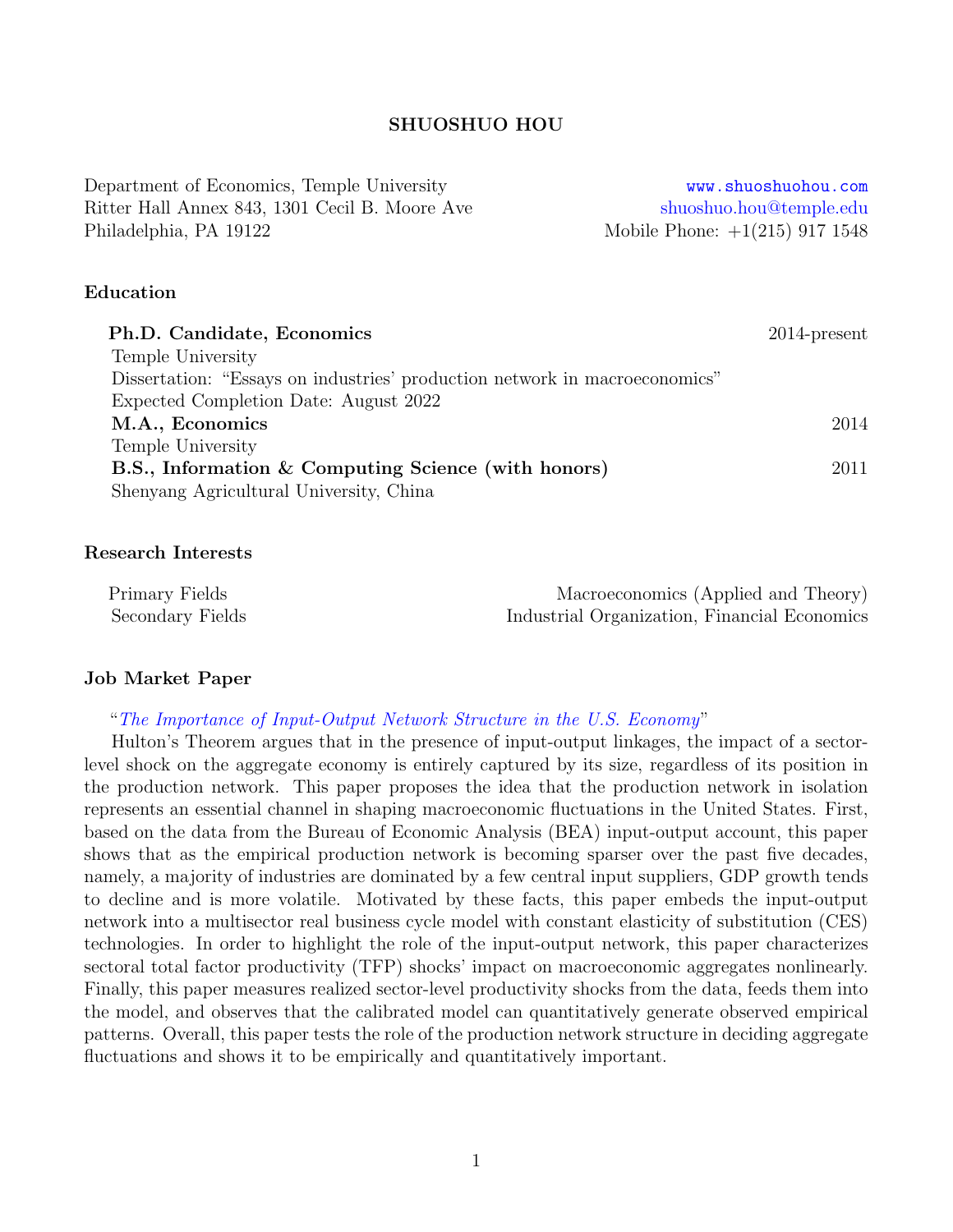#### Research Papers

### "[Do financial shocks drive real business cycle fluctuations in China?](https://drive.google.com/file/d/1-CxOfZkoh6n4aYfigCQcDpMFG0EqceDg/view) "

This paper tests the extent to which the financial shocks, measured as the residuals of a firm's enforcement constraint, are the main driving force of macroeconomic fluctuations in China during the financial crisis of 2007-2009. Specifically, to identify the origin of aggregate fluctuations, I employ a standard real business cycle model that allows financial asset trading between firms and households and imposes restrictions on firms' credit constraints. As assumed in the model that payments to labor need to be made before the realization of revenues, firms might need to raise funds with intraperiod loans to fill liquidity shortages in between two periods. However, during recessions, firms can neither obtain enough indirect finance from banks nor convert capital assets into liquidity within a short time horizon. As a result, firms have to cut budget constraints by laying off workers. To calibrate key parameters fitting characteristics in China's economy, I combine macroeconomic data from the National Bureau of Statistics of China (NBS) and financial data in the China Stock Market & Accounting Research (CSMAR) database. Then, I solve systematic equations of the dynamic stochastic general equilibrium (DSGE) model analytically and quantitatively with Dynare. This paper finds that financial shocks can explain about 66% of GDP fluctuations during the 2007-2009 recession. Therefore, this paper concludes that financial frictions are the main driving force of macroeconomic fluctuations in China through the real economic factor, labor.

### "The impact of service outsourcing on labor productivity" (work in progress)

This paper investigates the impact of service outsourcing on sectoral labor productivity in the U.S. over the period 1963-2019. I observe that service-related sectors have substantially increased their central positions as input suppliers in the U.S. economy, and it is where most of the service outsourcing activity is concentrated. Outsourcing refers to a situation where firms or industries contract out particular types of jobs, such as accounting, data analyzing, and cleaning, to specialized companies rather than produce them in-house. Moreover, I determine a significant positive relationship between movements in employment in service sectors and changes in their inputs supplied. The fact implies that this structural transformation induces the reallocation of employment across industries. Therefore, it might also influence sectoral (or service) labor productivity. To account for these sectoral movements, I incorporate the input-output network into a multisector real business cycle model to quantitatively gauge the changes in the composition of intermediate inputs and their sourcing mode to labor productivity.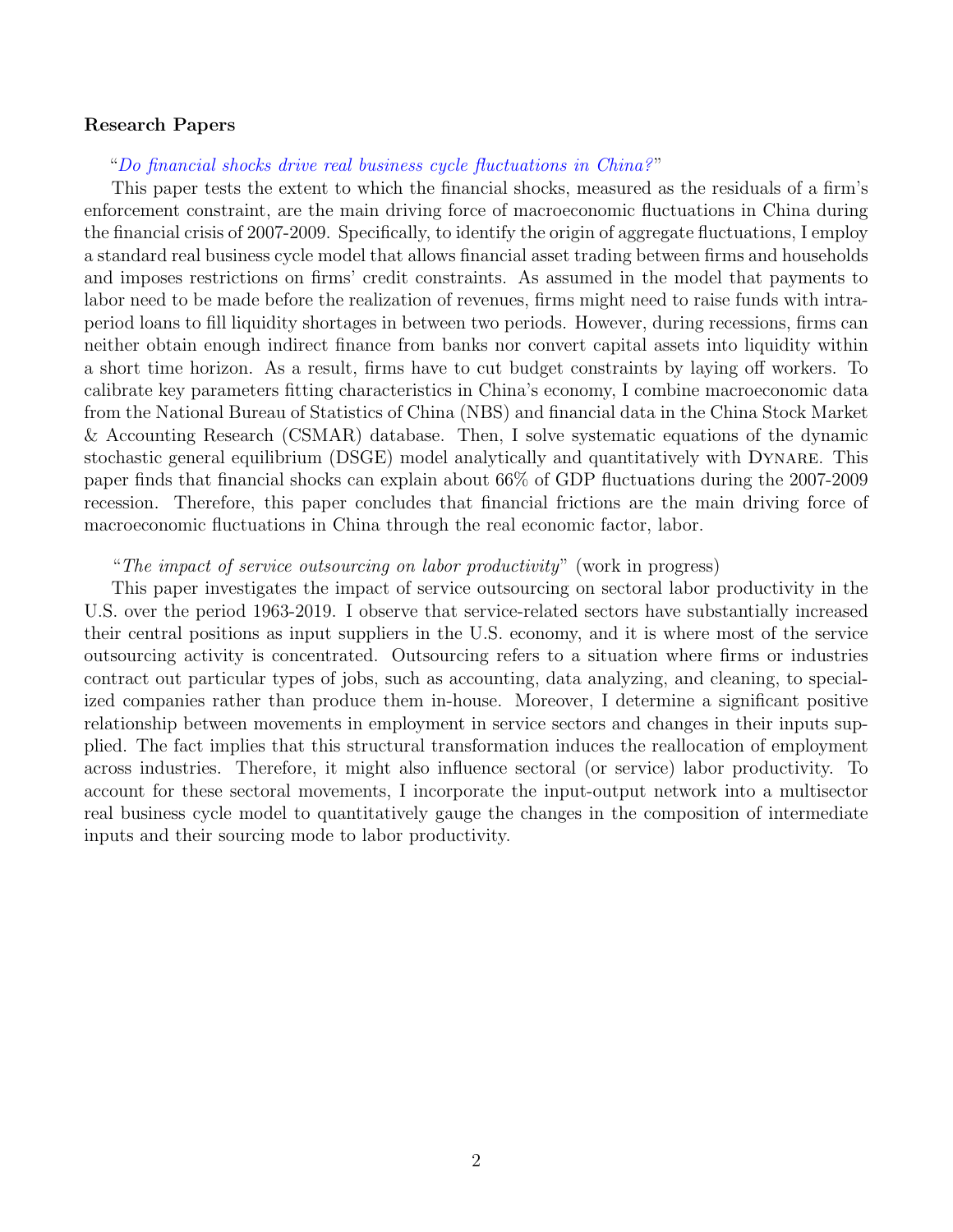### Teaching Experience

Instructor, Temple University

[Econ 1101 Macroeconomic Principles](https://drive.google.com/file/d/1PNfmbxB_EcnDxLmz2jgD4MjLfKkgaoaU/view) Spring 2021, Fall/Spring 2020, Summer 2017-2019 [Econ 1102 Microeconomic Principles](https://drive.google.com/file/d/1DrwsViudX58LG6789EbYAW2rOBlWBrJC/view) Spring 2020 [Econ 3502 Intermediate Macroeconomic Analysis](https://drive.google.com/file/d/1p5MJxfZT3vkbiddeMzr8z_X6ZtNWv1Nu/view) Summer 2016

**Teaching Assistant**, Temple University Fall 2021, Fall/Spring 2014-2017 Econ 1101 Macroeconomic Principles Professor Michael Leeds/Professor Moritz Ritter Econ 1102 Microeconomic Principles Professor Shreyasee Das/Professor George Lady Econ 3502 Intermediate Macroeconomic Analysis Professor Yuan Yuan Econ 3563 International Trade Professor Brenden Mason Econ 3564 International Monetery Economics Professor Yuan Yuan

## Conferences and Seminars

## As a Presenter

"The Importance of the Input-Output Network Structure in the U.S. Economy": the VIII Permanent Workshop of SHAIO, University of León 2021 (scheduled), International Input-Output Association (IIOA) Online Development Programme 2021, Pennsylvania Economic Association Annual Conference, Misericordia University 2021

### As a Discussant

Pennsylvania Economic Association Annual Conference, Misericordia University 2021: "Crime Rate Convergence in Pennsylvania Counties: A Spatial Examination Using Panel Data" (By Jozefowicz, Habacivch, and Redilla)

#### Awards and Honors

Teaching & Research Assistantship, Temple University, 2014-2021 National Scholarship (top 1%), Shenyang Agricultural University, 2011 University Scholarship (top 5%), Shenyang Agricultural University, 2007-2010

#### Software

Advanced: MATLAB, DYNARE, STATA, EVIEWS LATEX Intermediate: R, SAS, Gephi

### **Other**

Languages: Chinese-Mandarin (native), English (fluent) Nationality: China (F-1 visa)